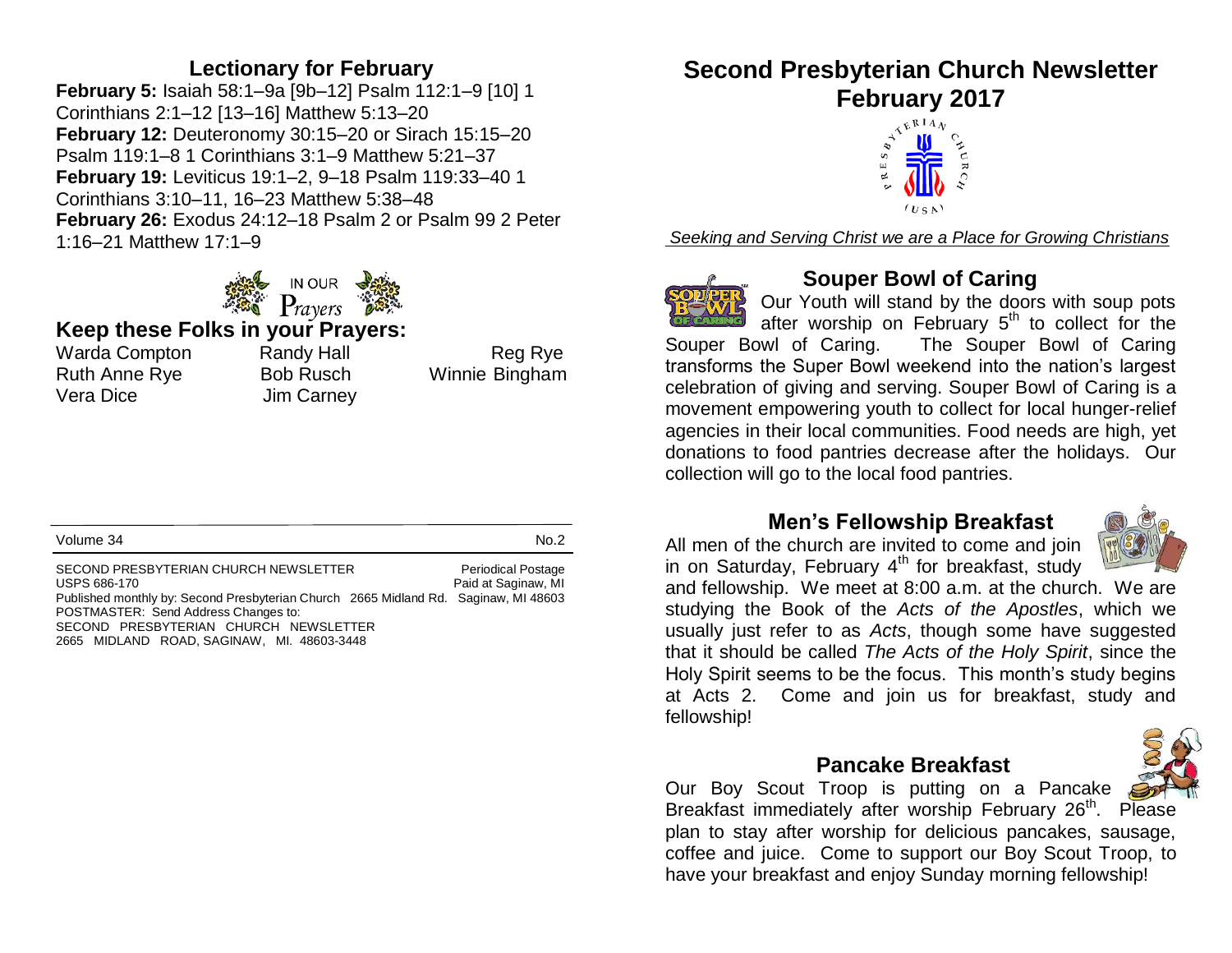# **2 nd @ Second Adult Education**

Please join us in the library after worship 10:45 on February 5 as we finish our lecture series "From Jesus to Constantine: A History of Early Christianity". We will meet on February 12 and discuss topics to explore during Lent so bring your suggestions and ideas. For the February 19 adult education class please see the next announcement. There will no  $2^{nd}$  @ Second on February 26 because of the Boy Scout Pancake Breakfast.

### **A Theological Guide to Film**

On Sunday, February 19, *A Theological Guide to Film* will be the focus of our 2<sup>nd</sup> @ Second Adult



Education. Dan Saperstein, the Executive Presbyter of our Presbytery will be leading this class in preparation for our Lenten Studies this year (which will begin in March). This class will be a brief introduction to spiritually literate films and film-viewing, and a preview of the Lenten Studies - *Faith and Values Film Festival* to be held Thursday evenings starting March 9.

# **Odd Tuesday Bible Study**



The Odd Tuesday Bible Study meets on the  $7<sup>th</sup>$  and  $21<sup>st</sup>$  of February (the  $1^{st}$ ,  $3^{rd}$  Tuesdays of the month). Come and join us at 7:00 p.m. in the library, as we continue our study of Genesis. Bring your Bible!



### **Ash Wednesday Taizé Worship**

Our Ash Wednesday service will be a very reflective worship in the tradition of Taizé again this year. This worship will include meditative music, scripture

readings, silence, and the imposition of ashes. We invite all to spend a quiet hour on Wednesday, March 1<sup>st</sup> at 7:00pm as we begin Lent with this introspective style of worship. Childcare will be available.

# **Youth Ski Trip**

Youth are going up to ski at Caberfae on Saturday, February 25<sup>th</sup>. Please sign-up soon so we can plan transportation!





# **Scrip for Every Day Purchases**

Consider purchasing gift cards for everyday purchases such as gas and groceries. We will place the Scrip order on Sunday February  $5<sup>th</sup>$ . Your order will be in the office on February 8. Place an order for almost any retailer in the area or we do have these cards available right now in the office:

**Applebee's \$25 Exxon/Mobil \$50 Goodrich Theaters \$10 Tim Horton's \$10 Kohl's \$25 Taco Bell \$10 Walmart \$100 Speedway \$25/\$100 Meijer \$25/\$50/\$100 Wendy's \$10 Red Lobster/Olive Garden \$25**

#### **Confirmation**



Confirmation will begin Sunday, February 5 at 1:00pm in the church library. We are pleased to welcome 8 confirmands to our confirmation class this year: Cate Baldwin, Sam Egbert, Ben Fowler, Grace Krugielki, Kaylee Martinez, Erin Wilkins, Evan Wilkins, and Matthew Wilkins. See you all there!



### **Scholarship Applications**

Applications are in the church office for the MaryAnn Geiersbach, the Muriel Lakey Scholarship, and the Alma College Scholarship. Please return by March 5<sup>th</sup>.

#### **Florence Gilmour Circle**

Join the Florence Gilmour Circle as we continue to

discuss *Just Like Jesus* by Max Lucado. We will meet on February 8, at 9:30am in the library and discuss Chapters 10 & 11 of the book. All women of the church are welcome!

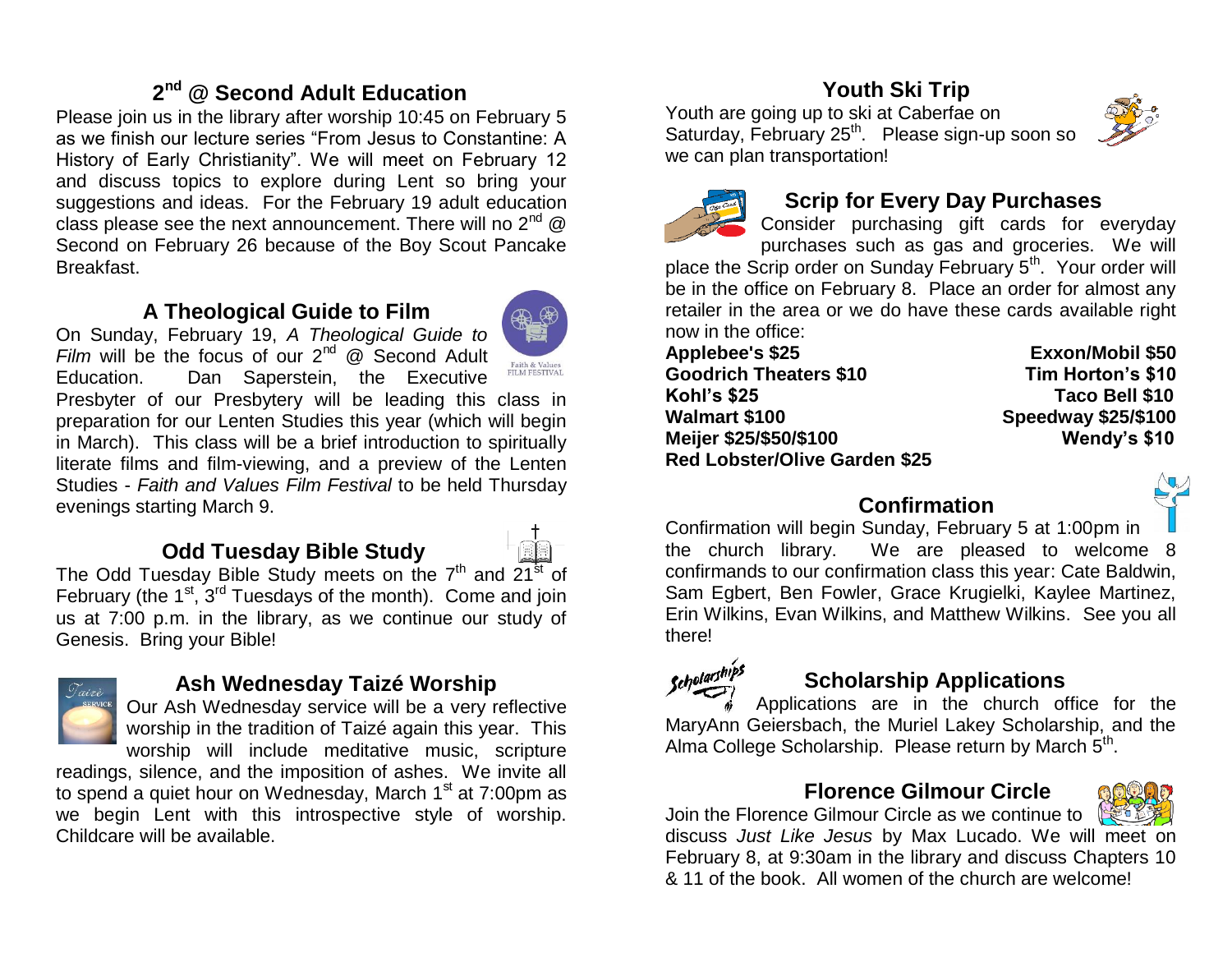

#### **Busy Hands and Hearts**

Busy Hands ministry group reaches out to our community by making lap quilts, hats, mittens and other items for local shelters. We will meet on Monday, February 6, from 1:00pm to 3:00pm so come and join us! Please note that if the local schools are closed due to snow we will not meet.

### **Offering Envelopes**



Just a reminder that our 2017 donation envelopes New Stering<br>have a few new additions. There are offering Envelopes have a few new additions. envelopes for "over and above giving"….for things that may help the budget and missions of the church throughout the year which you may choose to contribute to. The extra envelopes are for snow removal, winter utility costs, mission donations and one for the Christmas Eve service (not Christmas Joy).



### **Attention Choirs**

On Ash Wednesday, March 1st, there will be a Taizé service at 7:00pm. Therefore the JuBELLation choir wil rehearse from 5:45 – 6:45pm. The Chancel Choir will not rehearse that night.

### **Chili/Soup Cook-off**



Our annual Chili/Soup cook-off is back by popular demand! This is hosted by our very own Youth Group, and will be held on Sunday, March  $5<sup>th</sup>$  at 5:00pm. Sign-up for cookers will be in the gathering area and tickets will be on sale throughout February. This is always a yummy event!! Plan on joining us for dinner!



### **REACH Meeting**

We will be having our next REACH meeting on Sunday, February  $12<sup>th</sup>$  for those attending the mission trip this summer. Please meet us in the youth room after worship. We will have PYG after the meeting.

### **PYG Events**

**Saturday, February 4** – meet us in the kitchen at 1pm to make Super Bowl Subs **Sunday, February 5** – pass out Super Bowl Subs, collect for the Souper Bowl after worship. No PYG this day **Sunday, February 12** - Reach meeting. PYG 10:45a - noon **Sunday, February 19** – PYG 10:45am to noon **Saturday, February 25** – Ski Trip **Sunday, February 26** – No PYG

#### **NEEDED: 12 Good Men And a Cast of Thousands**

It's time to start thinking about



Easter! The drama will be on Palm Sunday, April 9. In order to portray the life of Christ, we need a cast of thousands, so **we need you!** If you're willing to join the cast or help backstage, please see Laurel or leave her a note in the church office.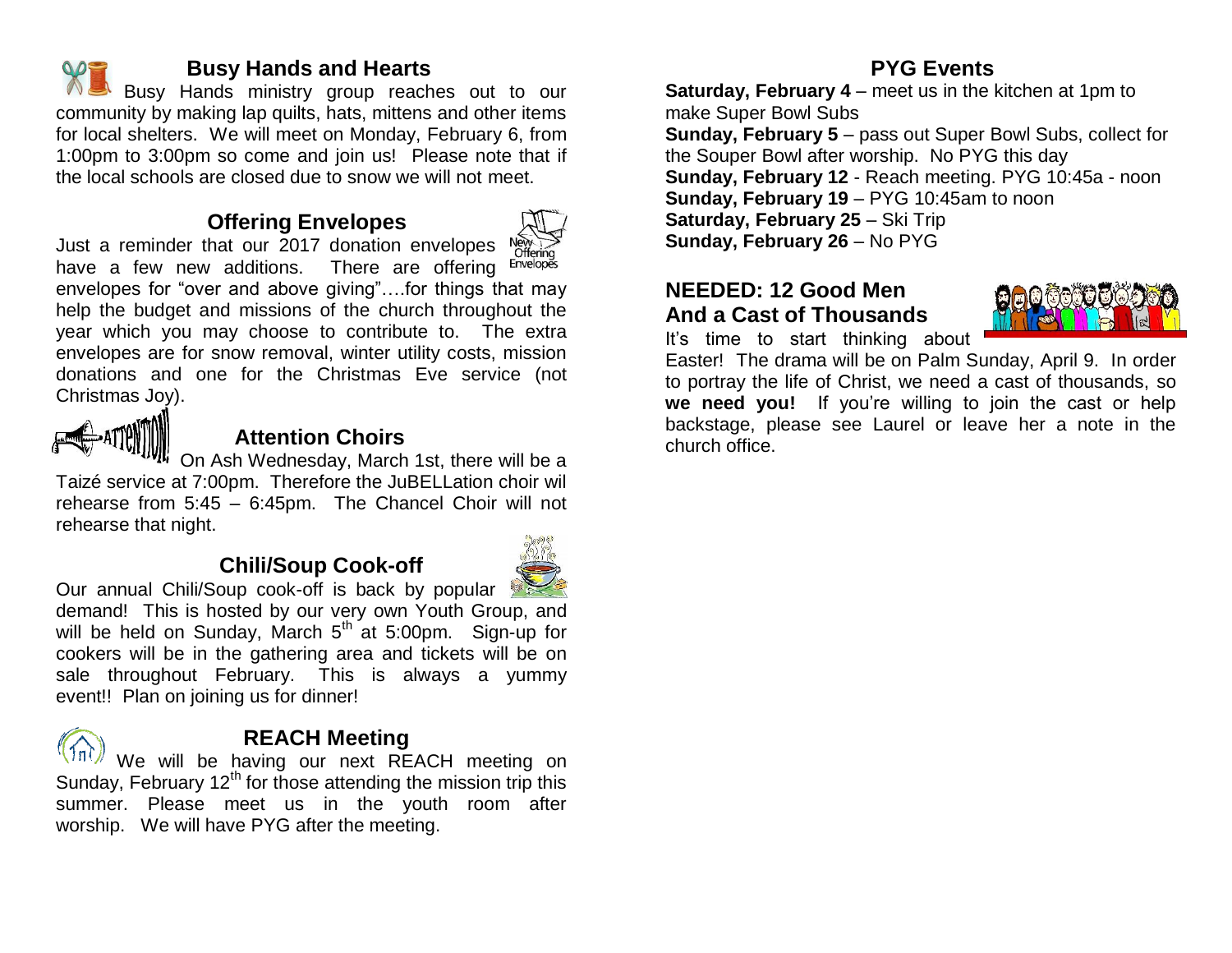

#### **Mission News "Go also the second mile" Matthew 5:41**

Second Mile Giving is an opportunity to contribute to a mission of the church in a specific way. This month we are highlighting the Saginaw City Rescue Mission's Outreach Project, **Hope and Care Totes**.

The Rescue Mission's goal through the **Operation Hope and Care** project is to provide basic, personal hygiene items to hundreds of needy men, women and children in the Mid-Michigan area. People living on the street can tell you that living in a car or in an abandoned building can be tough. What luxury these hygiene items would be!

Pick up a Hope and Care tote bag from the table in the main hallway. **Fill the bag with the complete list of items needed** that the Rescue Mission has requested. Please bring back to the church by Sunday, February 26.

| <b>Brush &amp; Comb</b>                 | <b>Body Lotion</b>                 |  |  |  |
|-----------------------------------------|------------------------------------|--|--|--|
| Soap or body wash                       | <b>Toothbrush &amp; Toothpaste</b> |  |  |  |
| <b>Shaving cream</b>                    | <b>Nail Clippers</b>               |  |  |  |
| <b>Shampoo &amp; Conditioner</b>        | <b>Deodorant</b>                   |  |  |  |
| Tissue                                  | <b>Disposable razors</b>           |  |  |  |
| OTC pain relievers                      | Hair gel                           |  |  |  |
| A little bag can make a big difference! |                                    |  |  |  |